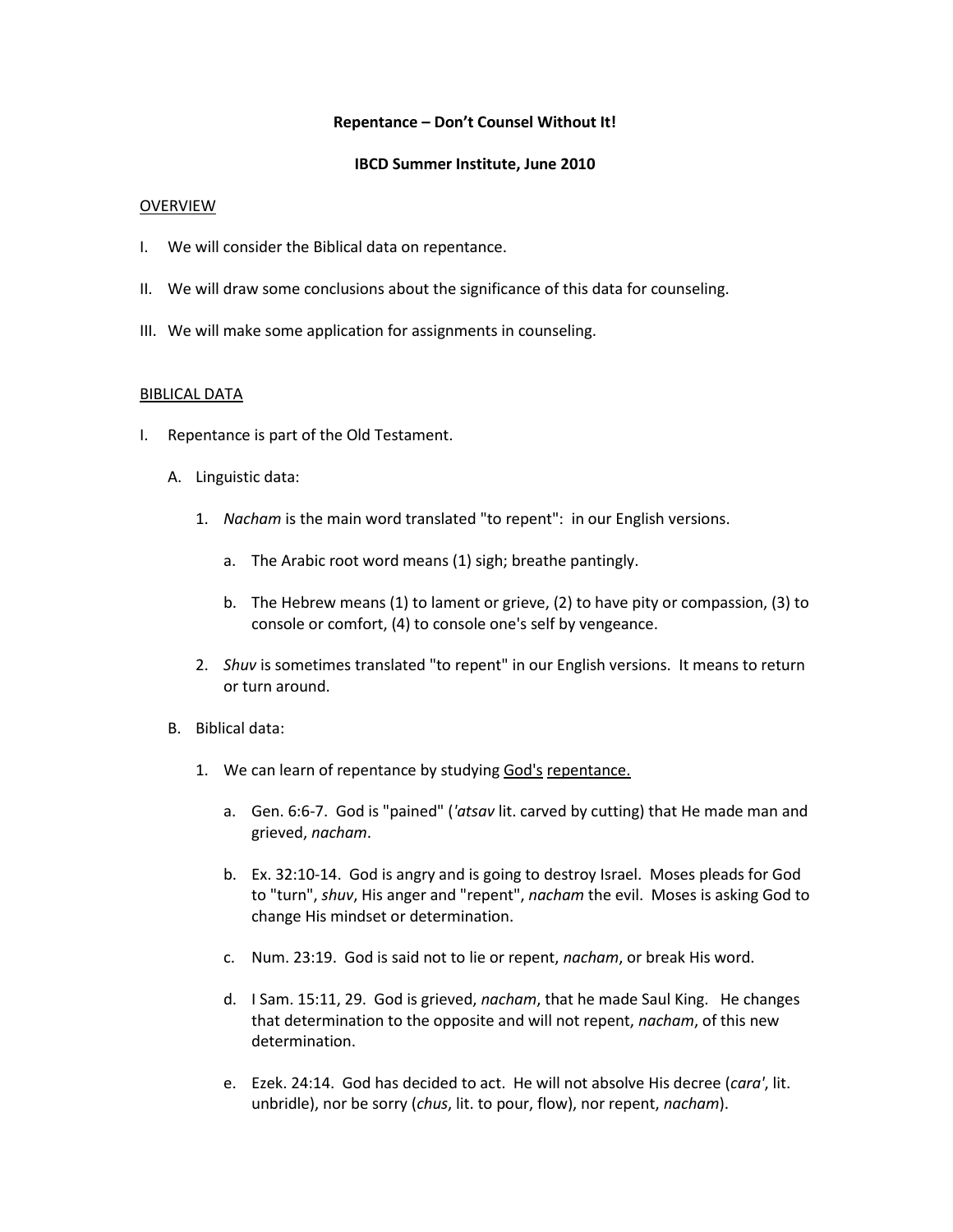In summary, God's repentance is His:

- (1) Grief and pain concerning a situation.
- (2) His decision to change His attitudes and actions toward that situation.
- (3) His set determination to stick with this new and final decision.
- 2. We can also study man's repentance. It includes:
	- a. Recognition and Retraction of error against God.
		- (1) Job 40:1-5; 42:1-6. Job says he "retracts", (*ma'as*: (1) to melt away (2) to reject, refuse, (3) to hold in contempt, despise, (4) to retract) his ignorant opinions and repents, *nacham*.
		- (2) Psm. 51:6. David says God is correct when He condemns him.
		- (3) Jer. 8:4-7. One is to repent of deceit and nonsense that is below animal instinct!
		- (4) Jer. 31:19. Instruction leads to insight and repentance.
	- b. Regret over offending God.
		- (1) Job 42:6. Job is sorry and mourns in sack-cloth and ashes.
		- (2) Jer. 8:12. Non-repentance is viewed as inability to blush or be ashamed.
		- (3) Jer. 31:19. Repentance involves shame (*bush*, (1) tell shame, (2) be disappointed, (3) be confused, perplexed) and humiliation (*calam*, (1) to insult, (2) hurt, (3) to be disgraced.)

This is always Godward. cf. Psm. 51:6.

- c. Reaching for and Resting in God's promise of cleansing power.
	- (1) Psm. 51:12. God cleanses and renews the heart.
	- (2) Is. 30:15, 18. We are to eagerly look for and desire. (*chacah* (1) to look for (2) desire, (3) eagerly wait for) God's grace.
	- (3) Jer. 31:18-19. The prayer is for God to turn us, then we will really be returned to Him.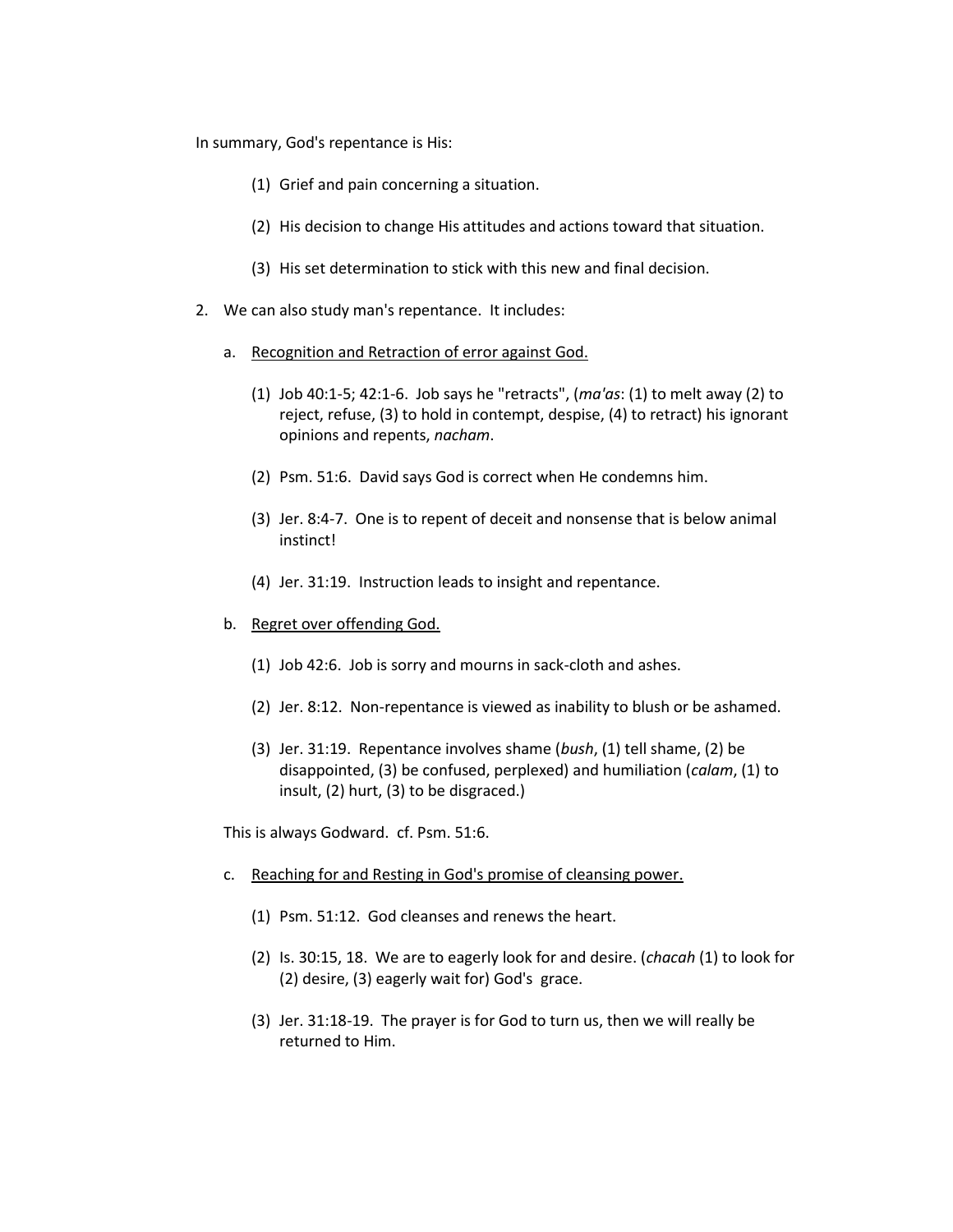- d. Renewed determination of covenant faithfulness.
	- (1) Job 42:9-10. Job prays for friends, then God renews him.
	- (2) Psm. 51:15-21. Proclamation, praise, and proper obedience follow repentance.
	- (3) Is. 30:15-22. Teachableness, faithfulness, and zeal follow repentance.
- C. Data from the LXX.
	- 1. Gen. 6:6. *nacham* is translated by *enthumadzo*, lay to heart, ponder; *'atzav* is translated by *dianoeo*, have in mind. This shows that repent is primarily viewed as a change of mind or disposition, and not emotions.
	- 2. Job 42:6 *nacham* is translated as evaluate myself.
	- 3. Jer. 4:28 *nacham* is translated by *metanoeo shuv* is translated by *apostrepho*
	- 4. Jer. 31:18-19 (*yasav* is translated by *paideuo*) *shuv* is translated by *epistrepho nacham* is translated by *metanoeo*

In summary, the O.T. views man's repentance in similar terms as God's. Man's repentance is:

- (a) His grief and pain concerning a situation.
- (b) His change of attitudes, and actions towards a situation.
- (c) His set determination to stick with the new determination.

Man's repentance differs from God's in that he has:

- (a) Grief and pain Godwards for rebellion against God.
- (b) A change of attitudes and action in accord with God's will.
- (c) A strength of determination coming from God.

Thus, we can say of the O.T. data that human repentance is:

- (a) A recognition of one's disagreement with God.
- (b) A regret over one's disagreement with God.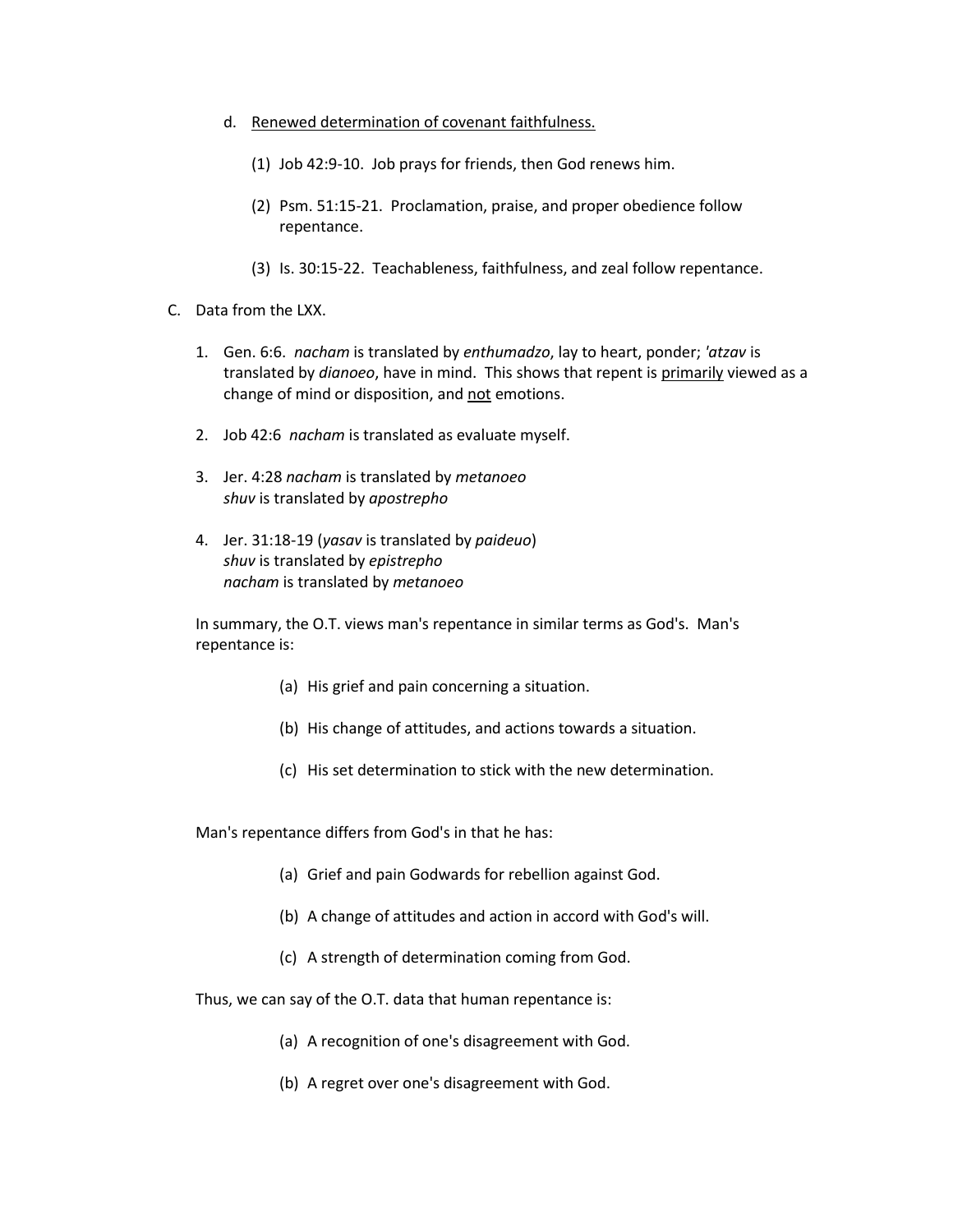- (c) A retraction of one's disagreement with God.
- (d) A recommitment to agree with and follow God's covenant. Repentance (*nacham*) always results in a return (*shuv*), or conversion of outward lifestyle.
- II. The New Testament confirms the O.T.'s view and centers it around Christ's Kingdom.
	- A. N.T. definition.
		- 1. Linguistic

*metanoeo* = change one's mind, change one's purpose.

*epistrepho* = turn around, return, be converted.

In the N.T. *metanoeo* alone is used for *nacham* and *epistrepho* or words with the word *strepho* are used for *shuv*. Acts 3:19; 26:20. *Metanoeo* is always connected to conversion (Acts 3:19, 26:20) and faith in Christ (Acts 17:30; 20:21).

2. Preaching of Jesus Christ

Jesus comes preaching repentance because the Kingdom has come. The content of Christ's message is in the Sermon on the Mount. The first four beatitudes roughly define repentance. Repentance is:

- (a) poverty of spirit. The sinful creature realizes he disagrees with and rebels against a holy, sovereign, personal creator. This is recognition of bankruptcy before God. Peter (Luke 5:1-11), like Isaiah (Is. 6:1-8), declares his sin.
- (b) mourning over sin. The repentant one regrets his unworthy attitude and actions. This is the regret we saw in Job, David, etc.; cf. Is. 61:2-3.
- (c) meekness. This is the retraction of self-effort. Thus, the broken one reaches out to God for forgiveness and rests in God's promised renewal. Psm. 37:11, the meek obey God because they depend on His bringing about justice.
- (d) hunger and thirst for righteousness. The meek desire the blessings of God's covenant to result, Is. 55:1; 6-7. This is renewed commitment to follow God.

Thus, Jesus shows us what this inner change of heart and mind involves. This preaching of repentance confirms the O.T. view of this doctrine.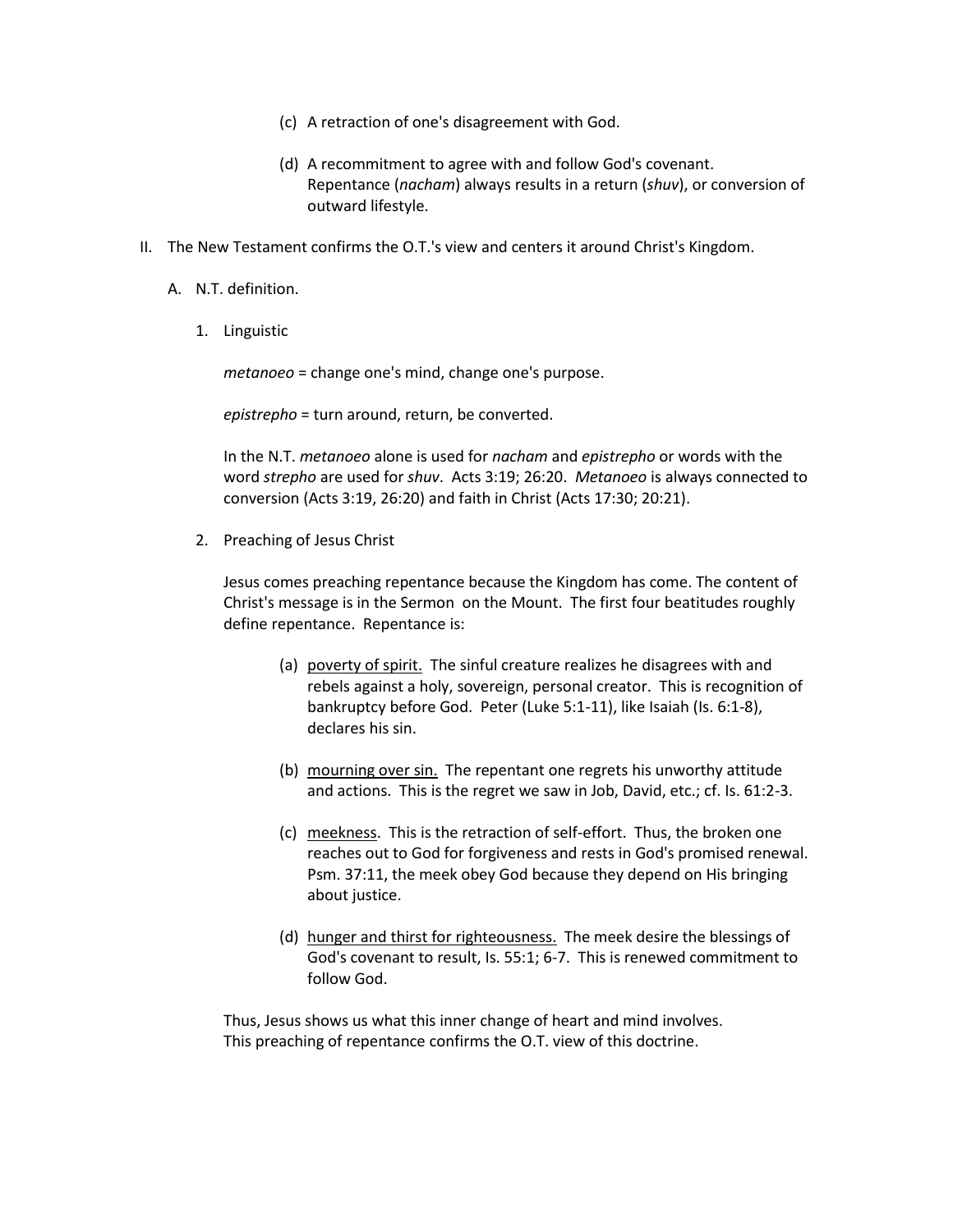- B. A N.T. theology of repentance.
	- 1. Repentance is an integral part of the Gospel.

John the Baptist preached it: Mt. 3:2; Lk. 3:1-8.

Christ preached it: Mt. 4:17.

The Apostles preached it before the resurrection: Mk. 6:12.

Christ made it part of the Gospel: Mt. 11:20-30 (Jer. 6:16); Lk. 24:44-49.

The Apostles preached it after the Resurrection: Acts 3:19, 17:30, 20:21, 26:20.

### **Any counseling that ignores it is not Christian and will not work.**

2. Repentance is good news.

John the Baptist preached the "good news" of repentance: Lk. 3:3; 18.

Repentance results in refreshment: Mt. 11:29-30; Acts 3:19.

This is not the penance of Roman Catholicism.

This is not worldly sorrow: II Cor. 7:8-11.

### **Joy cannot be experienced by the counselee until he repents (if it is needed).**

3. Repentance is turning away from "dead works", self-deception, and error.

Sinners think they are gods and, as such, righteous: Heb. 6:1, 9:14.

Sinners are, *ANTITITHEMAI*, in opposition, competition. with God: Rom. 8:5-8; 2 Tim. 2:25.

Sinner's works are stubborn, selfish, self-centered and disobedient: Rom. 2:4-8.

This can plague believers: Job 40-42.

The counselee must learn to distrust his own evaluations.

## **The counselee must see things from God's perspective and whole-heartedly agree with Him.**

4. Repentance is turning to God.

People must see God's righteousness: Rom. 3:4 (Psm. 51:6).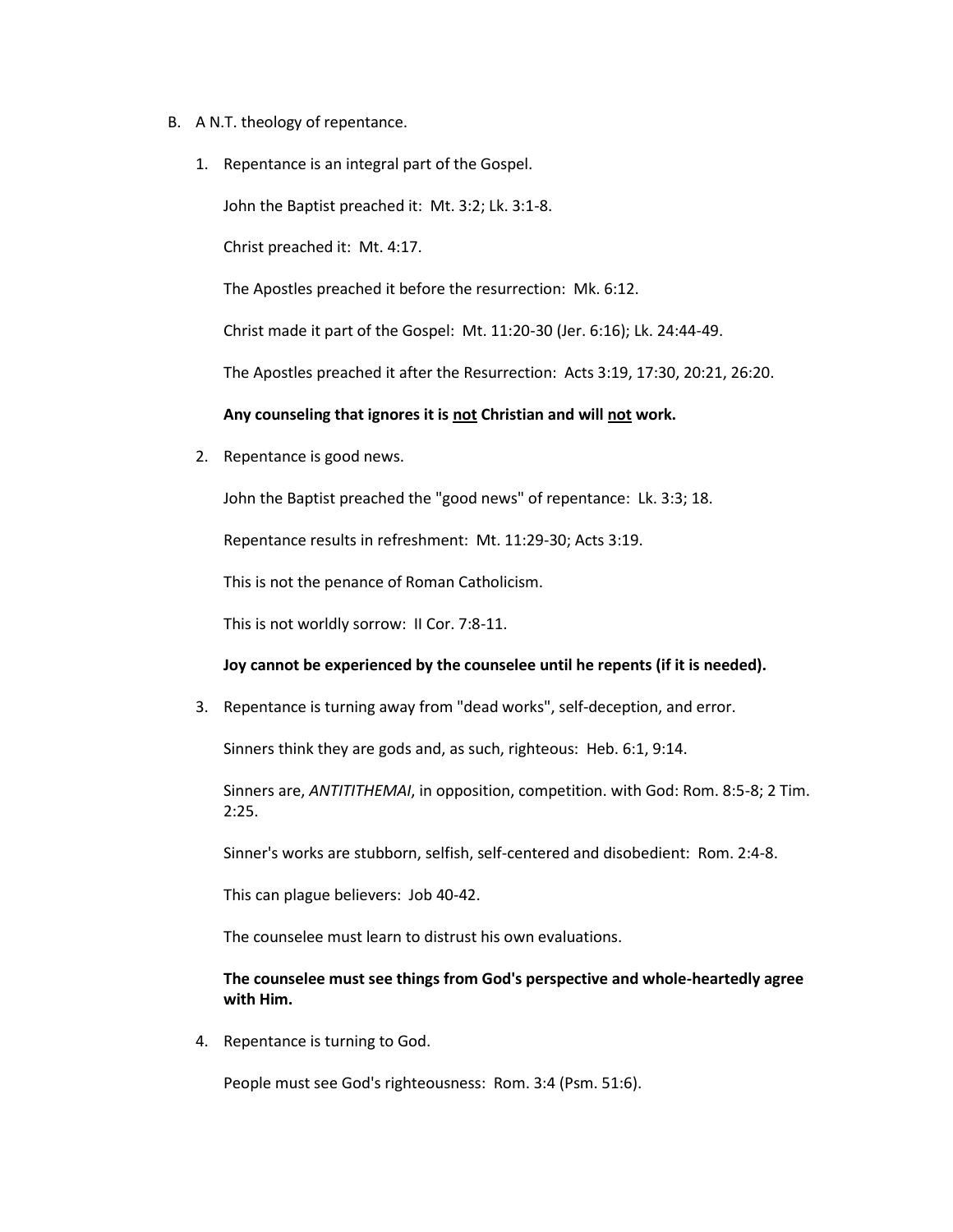People must see they've wronged and hurt God: Acts 20:21; 26:20.

# **The counselee must see God as a person (tri-personal) whom he has offended and disgraced. This must be the focus of his regret.**

5. Repentance is not penance.

Emotional pain is not an end, but a means: II Cor. 7:8-11.

Sorrow must end in a change of attitude, focused upon God, that leads to zealous action.

The counselee must not confuse emotional-physical pain with repentance, nor be allowed to wallow in self-centered regrets.

## **The focus must be God, not self nor others.**

6. Repentance involves submission to the Lord Jesus Christ.

Jesus is messianic king: Mt. 3:2, 4:19.

Jesus is both Messiah and Lord: Acts 2:36, 17:30.

**The counselee must be willing to obey Jesus Christ. To offer help and hope to a non-submissive person will not work. To offer help to one who will not build upon the rock (Mt. 7:20) will not work. If the counselee will not have Jesus as Lord, he will not have a Savior.**

7. Repentance touches God's heart and elicits His pity and mercy.

God takes no pleasure in people's pain or death: (2 Pet. 3:9) (Ez. 18:30-32).

God's tenderness responds to repentance: Jud. 2:18; 10:10-16; Deut. 32:39-43; Is. 30:18.

This does not earn favor, but just elicits a divine response.

## **The counselee must realize that God is gracious through Christ. God does not play jokes. The issue is God's word -- not the counselee's ideas or feelings.**

8. Repentance is a work of the Holy Spirit in men.

Man must repent: Acts 2:38.

God gives (*didomi*: (1) give (2) grant, bestow, impart entrust (4) give back) repentance and forgiveness: Acts 5:31; 11:18; 2 Tim. 2:21-26.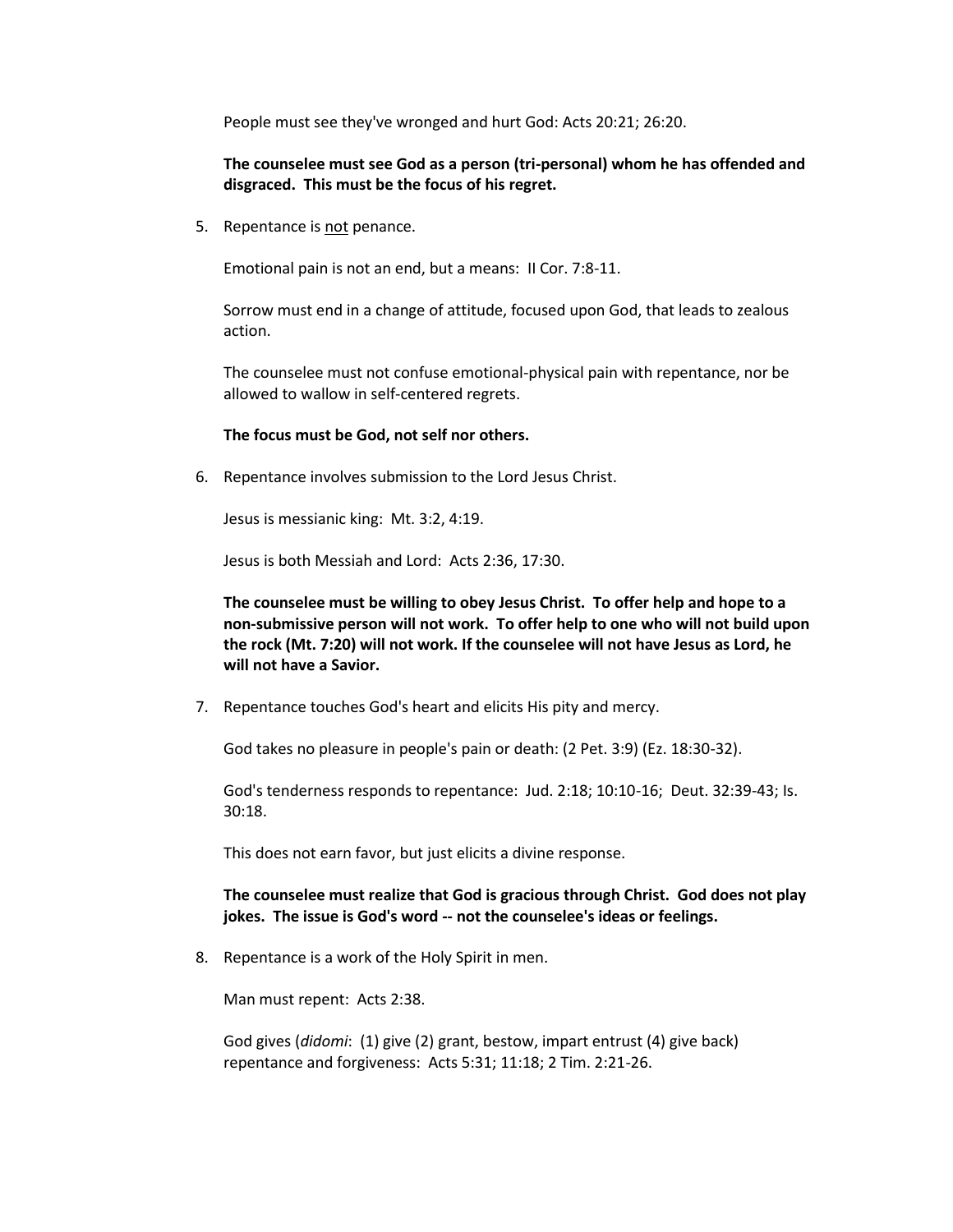**The counselee need not despair, since God can open his eyes, change his heart, and change his determination. This should lead to HOPE.**

9. Repentance, like faith and holy living, needs to be ongoing.

Individual Christians need to repent: II Cor. 12:21. Groups of Christians need to repent: II Cor. 7:8-11; Rev. 2:5; 2:16; 2:21-2; 3:3; 3:19.

**The counselee needs to know how to readjust his direction and determinations along Biblical lines after discovering sinful ignorance or rebellion.**

10. Repentance is always accompanied by conversion, faith, and obedience.

We cannot deal with repentance directly: Lk 3:7-14.

We can only deal with the "works appropriate" for repentance.

## **The counselee's obedience is to be measured by "deeds appropriate" for repentance.**

III. A N.T. model: Lk. 15:10-32 Non-repent: Older: anger, non-mercy, I've been wronged, pride;

Younger: aggressive, self-seeking, separation, squander, groveling.

- Repentance: First, providential pain strikes. Second, recognition of wrong comes, vs. 17. Third, regret over the wrong results, vs. 18. Fourth, retraction of the wrong is the desire, vs. 19. Fifth, he returns to rest in the Father's mercy, vs. 21. Lastly, a willingness to be a servant, vs. 19.
- IV. You can apply this knowledge of repentance to counseling.
	- A. Your preparation.
		- 1. Prayer (cf. #8): Plead the Spirit's transforming power. List the specific items that He must create in the counselee.
		- 2. Patience (cf. #8): Your meek, patient attitude vs. a fighting, quarrelsome attitude demonstrates your dependence on the Holy Spirit to do the work.

Pray for humility. Plan your response where you expect hostility.

- B. Your presentation.
	- 1. You must teach repentance. (cf. #3, 4, 5)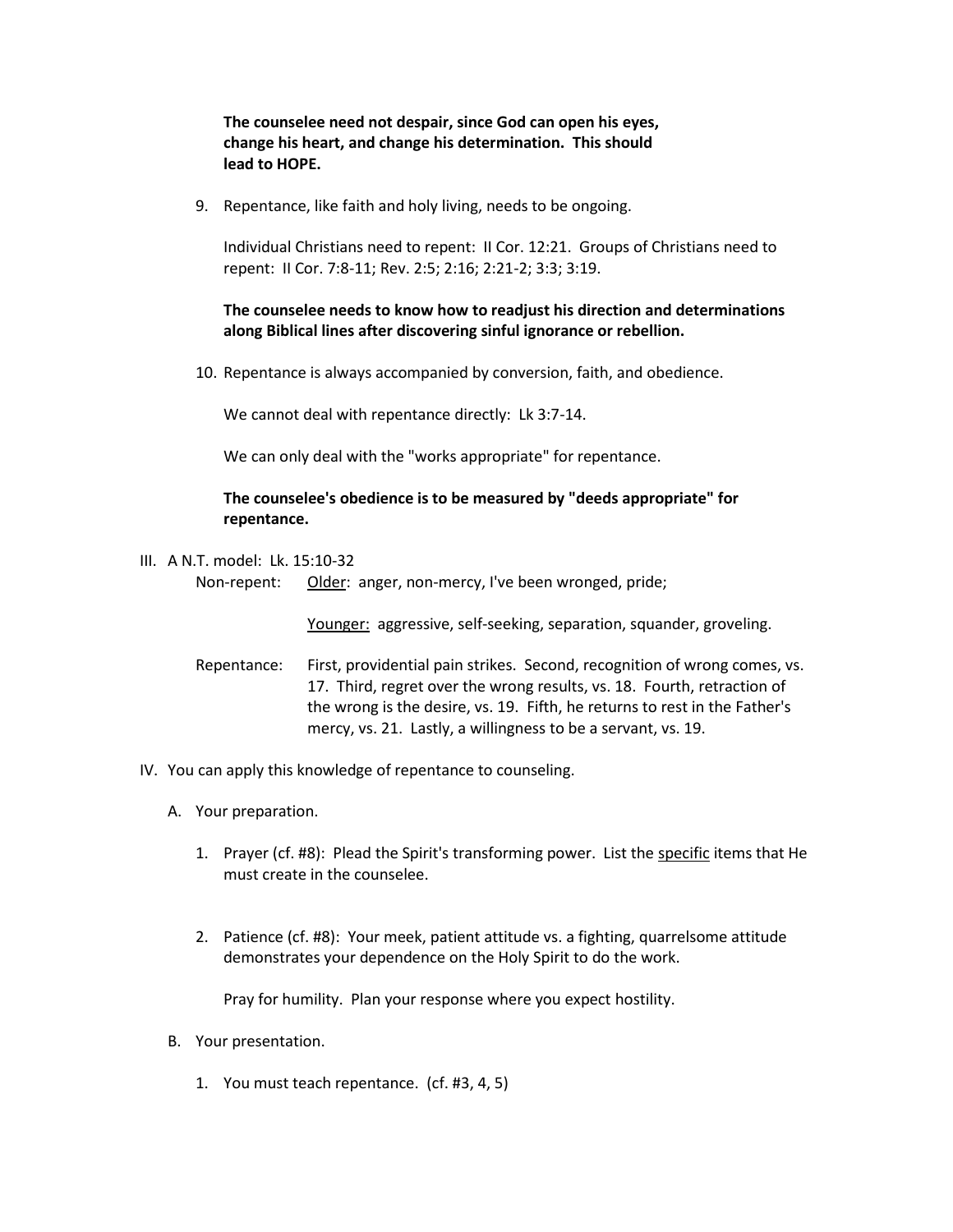#### Study:

- Day One: Read Jer. 8:4-12. Describe the attitudes of unrepentant apostates. Do the same for Rom. 2:4-8.
- Day Two: Read II Cor. 7:8-11. Describe the signs of false sorrow over sin.
- Day Three: Read Job 40:1-5; 42:1-6. Give Job's description of this repentance.
- Day Four: Read Matt. 5:3-6. Rate yourself on each of these qualities. Use this scale:
	- 5. Consistently true
	- 4. Inconsistently true
	- 3. Infrequently true
	- 2. Not often true
	- 1. Never true
- Day Five: Read Is. 30:15-22

Does God like repentance and return?

What will He do for you if you return?

Day Six: Read Lk, 15:10-32.

In your own words:

What happened to the prodigal's heart?

Has this happened to you?

Have you sought the Father's face over \_\_\_\_\_\_\_\_\_\_\_\_\_\_\_\_\_\_ or

- 1 Read Repentance & 21st Century Man (Christian Literature Crusade. 1975; 1980) C. John Miller
- 2 Summarize each chapter
- 3 Write out a prayer of repentance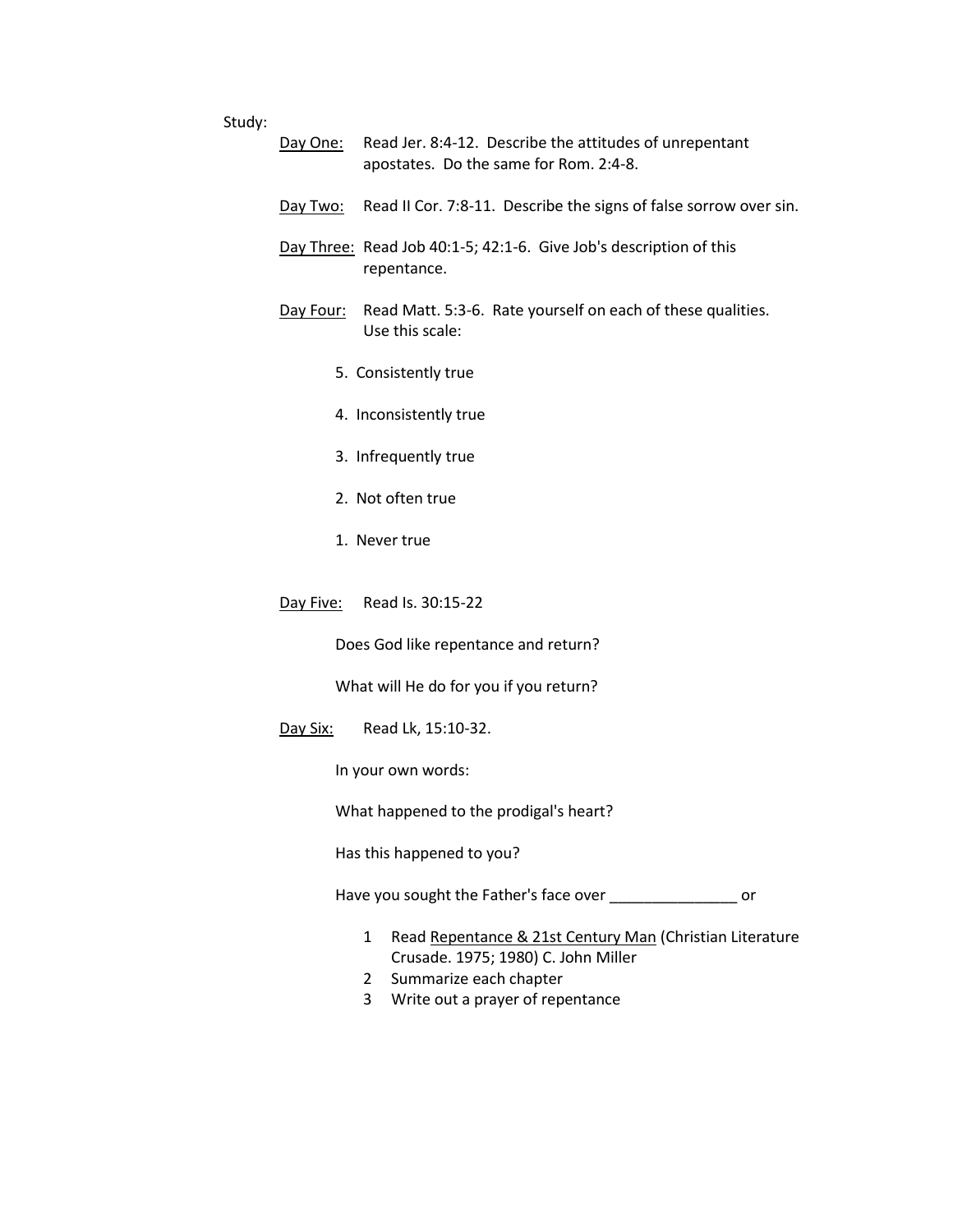2. You must define "works appropriate to repentance" (cf Lk. 3:7-14; #6, #10)

Define the Biblical opposite (s) to his sin. Describe in detail a few examples of how to do the Biblical opposite. Staying out with the boys drinking vs. ministering to the family.

- 3. You must get the person to face God alone (cf. #7) Get away. Write out a covenant of commitment on the basis of God's Grace in Christ.
- 4. You must check out this basic foundational issue when you face "resistance."
- C. You need to help the counselee to renew his faith in Christ.
	- 1. He needs to know his sonship:
		- a. Rom. 8; Phil. 1:27-30; 3:17-21; Col. 3:1-4
		- b. The issues of self-image, self-esteem, self-love: Rom 12:3-6.
			- (1) He needs an accurate self-image.
			- (2) He needs to consider others better than himself.
			- (3) He needs to lose self in love of God and others.
			- (4) Help in 1 John; Adams The Biblical View of Self-Image, Self-Esteem and Self-Love (Harvest); "Gaining an Accurate Self-Image" Journal of Pastoral Practice Vol. 6:4; 7:1, 2, 3, 4; 8:2. J. Bettler.
	- 2. He needs to think, not feel, to start.
		- a. Rom. 6:1-11; Phil. 2:1-11; 3:1-16; Matt 26:36-46.
		- b. No hypnosis
		- c. No emotional illness
- D. You need to train the counselee in faithfulness.
	- 1. He needs to aim at holiness vs. happiness Mt. 5:1-20; Lk. 6:20-38; Jn. 15:1-16
	- 2. He needs to obey moment by moment vs. mystical magic.
		- a. Put off/put on
		- b. No healing of the memories